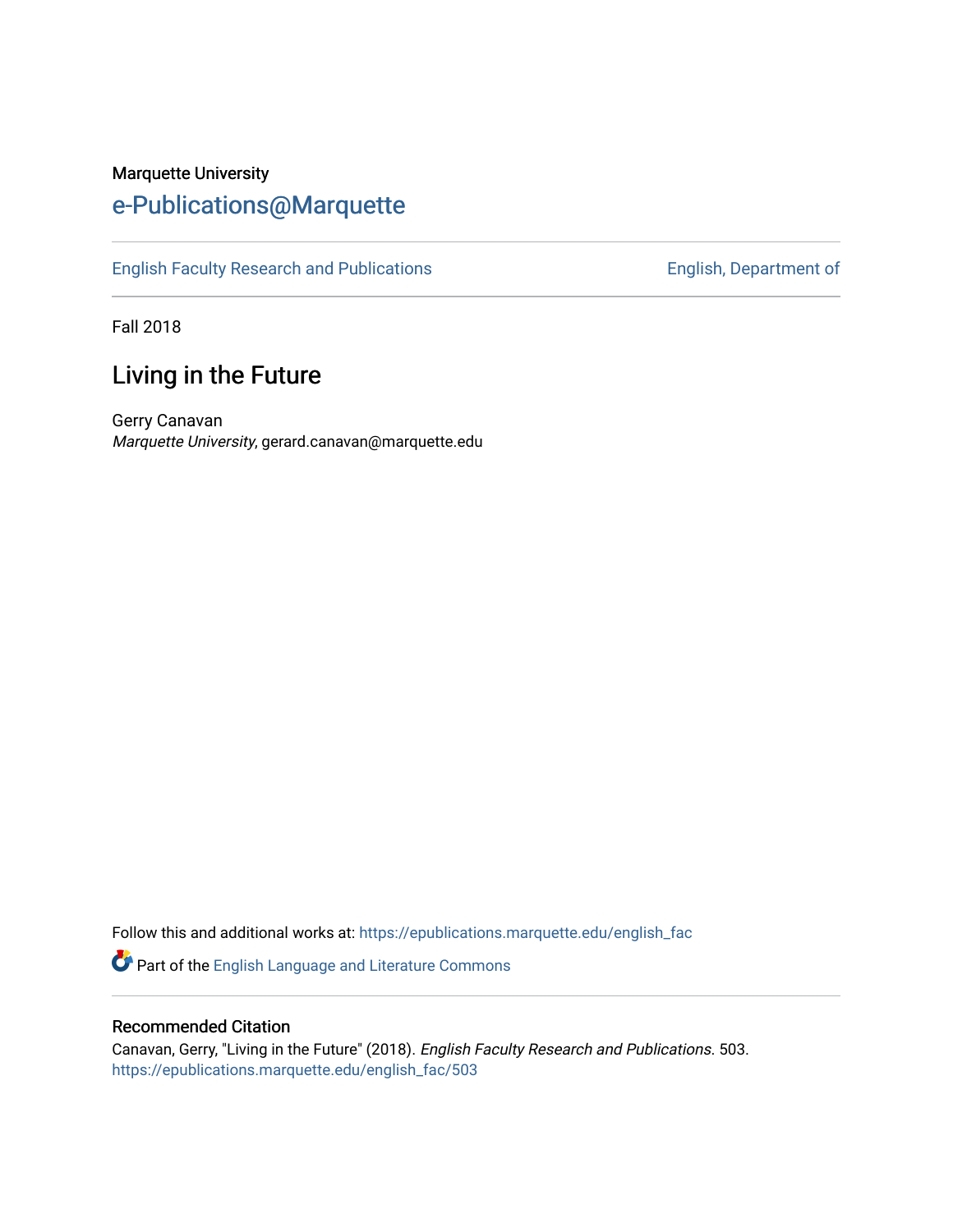**Marquette University**

# **e-Publications@Marquette**

### *English Faculty Research and Publications/College of Arts and Sciences*

*This paper is NOT THE PUBLISHED VERSION;* **but the author's final, peer-reviewed manuscript.**  The published version may be accessed by following the link in the citation below.

*Science Fiction Film and Television*, Vol. 11, No. 3 (2018): 491-497. [DOI.](http://muse.jhu.edu/article/705235) This article is © Liverpool University Press and permission has been granted for this version to appear i[n e-](http://epublications.marquette.edu/)[Publications@Marquette.](http://epublications.marquette.edu/) Liverpool University Press does not grant permission for this article to be further copied/distributed or hosted elsewhere without the express permission from Liverpool University Press.

# Living in the future

Gerry Canavan

Marquette University, Milwaukee, WI

*Don't worry, darlin' No baby, don't you fret We're livin' in the future And none of this has happened yet*

*–Bruce Springsteen, 'Living in the Future'*

Exiting theatres with a 94 per cent 'fresh' rating on the review aggregation site Rotten Tomatoes– denoting near-unanimous praise from critics–Denis Villeneuve's *Arrival* has been taken alongside Ridley Scott's smash hit *The Martian* (UK/US 2015) to herald the long-awaited return of cerebral sf film to cinemas. In an era in which filmic sf has been utterly dominated by the form of the franchise film–not simply the famous return of the *Star Wars* saga with *The Force Awakens* (Abrams US 2015) and its expansion into anthology films like *Rogue One* (Edwards US 2016), but also the Marvel and DC cinematic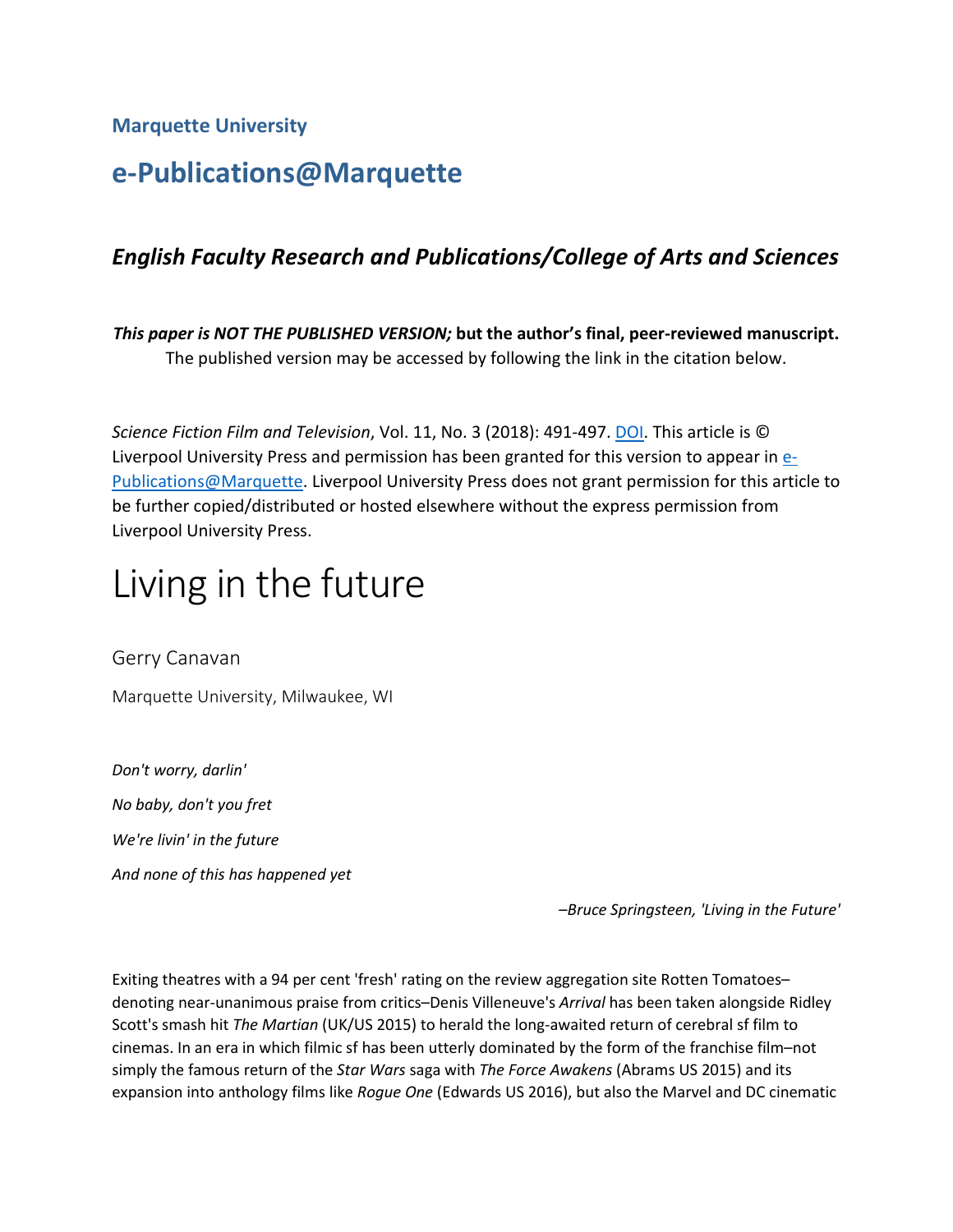universes, the X-Men franchise, the Star Trek reboots, *The Hunger Games* (2012–15), the return of 1980s and 1990s properties like *Ghostbusters*, *Transformers*, *Mad Max*, *Teenage Mutant Ninja Turtles*, *Independence Day*, and on and on–*Arrival*'s presentation of an original, self-contained story that does not rely on pre-existing IP and does not lend itself to endless sequelisation or transmedia extension still feels almost shocking, revolutionary. It certainly seemed that way to Hollywood; as the film's screenwriter, Eric Heisserer, has recounted in multiple interviews since the film's release, for many years studios simply did not see *Arrival* as a good financial bet. Indeed, the film was shepherded into existence largely through the sheer force of Heisserer's personal commitment to the project, eventually earning him an executive producing credit; studio executives liked the story it was based on (Ted Chiang's 'Story of Your Life'), and liked Heisserer's pitches, but frequently responded, 'But how is this a *movie*?'–even earning *Arrival* a spot on the so-called 'Black List' in **[End Page 491]** 2012 for the best unproduced screenplays. But Heisserer stayed at it, and the film ultimately sold to Paramount after a bidding war at Cannes for a record-setting \$20 million (with Amy Adams attached as the star, the actor Heisserer had always seen in the role).

Whether *Arrival* really heralds some new model of production in film sf–or at the very least the return of an older, 'arthouse' sf, à la *2001* (Kubrick UK/US 1968), aimed at adults rather than children and teenagers–very much remains to be seen; the film with which it was frequently paired, the Chris Pratt/Jennifer Lawrence vehicle *Passengers* (Tyldum US 2016), has since proved a flop, while the contemporaneous successes of *Dr. Strange* (Derrickson US 2016) and *Rogue One* (over \$600 million each) and *Black Panther* (Coogler US 2018), *The Last Jedi* (Johnson US 2017) and *Avengers: Infinity War*(Russo brothers US 2018) since then suggest franchise sf is unlikely to disappear anytime soon (to put it very mildly). *Arrival* itself made approximately \$200 million in theatres, albeit of an admittedly austere budget of US\$47 million–making the film a hit, though not a blockbuster. Meanwhile Villeneuve's own follow-up, *Blade Runner 2049* (US/UK/Hungary/Canada 2017), proved a pretty but incoherent mess, and a flop at the box office as well–further suggesting *Arrival*'s ecstatic critical reception may have been a bit premature.

A long-time fan of Ted Chiang's–my only complaint about him is that it takes so *long* for him to craft his nearly perfect short fiction, publishing only 15 stories since 1990-I greeted news of *Arrival* (then still called *Story of Your Life*) with a certain amount of trepidation. Indeed, what is most interesting about *Arrival* for the person who knows (and loves) 'Story of Your Life' is not so much the general success of the presentation but the second-order question of adaptation. 'Story of Your Life' is a story about theoretical linguistics and the Sapir–Whorf hypothesis, buttressed by a first-contact-withaliens narrative that slowly transforms over the course of its 56 pages to another sort of story entirely. Until I saw it done, like those bean-counting Hollywood suits, I too would have thought the story was unfilmable– and as a Chiang fan I didn't want them to do it at all unless they were going to do it *right*. What follows, therefore, is a discussion of *Arrival* not simply in its own terms but as a set of interesting and sometimes rather vexing adaptation problems, beginning (by necessity) with a full discussion of the plot that reveals its key twists. The never-ending social panic over spoilers that has been fuelled by Internet culture has long struck me as excessive– and of course *Arrival*'s own presentation metafictionally challenges any kneejerk assumption that knowing how a story ends will ruin your appreciation of it–but in the interest of full disclosure and a **[End Page 492]** slightly impish spirit of critical perversity I offer a spoiler warning here. If you do not want to know the future, do not read on.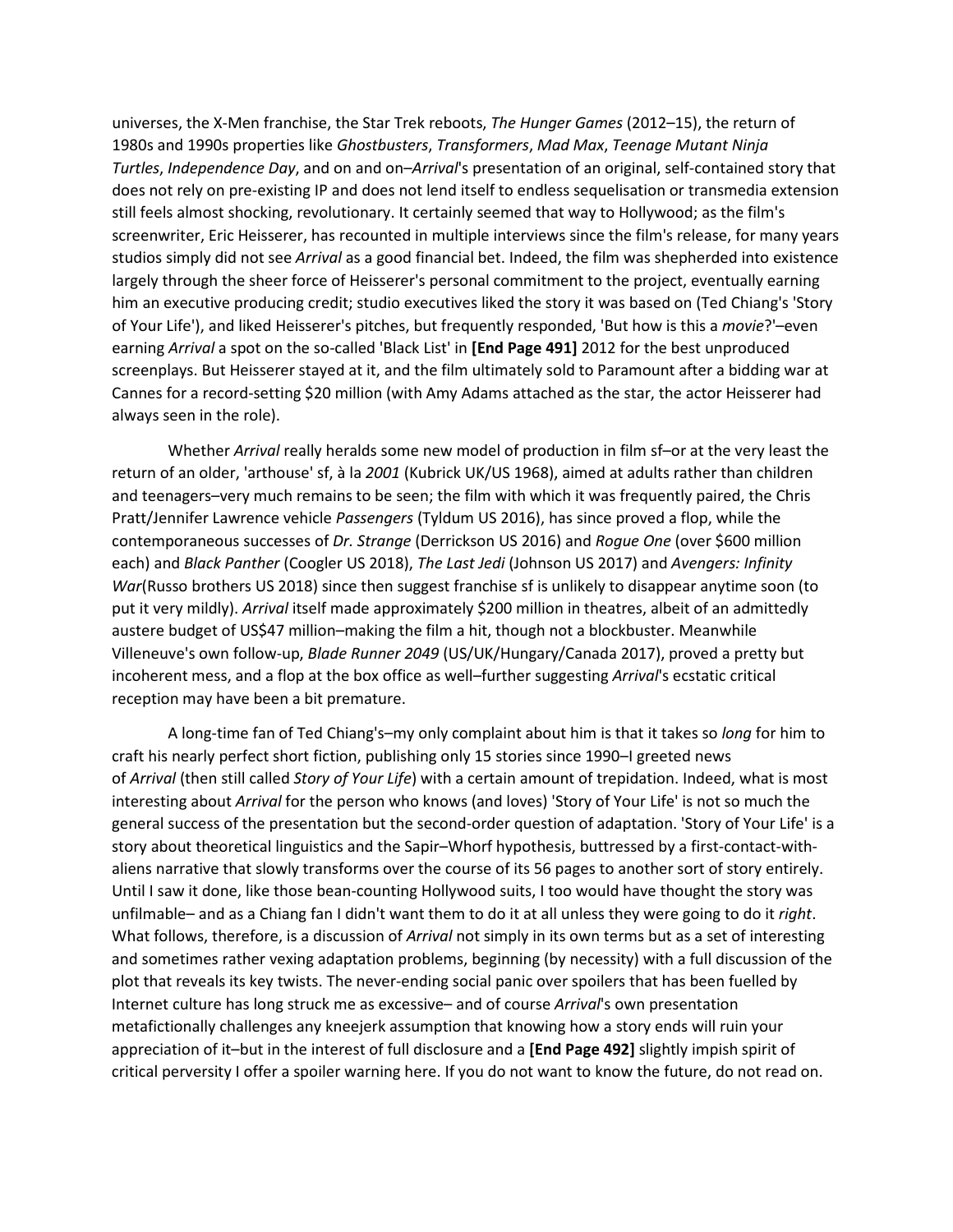'Story of Your Life' and *Arrival* depict basically identical narrative situations, reordering the presentation slightly in order to suit their respective media forms. In both cases linguist Dr Louise Banks (Amy Adams) is brought in by the military as a consultant when the world is unexpectedly contacted by extraterrestrials. Dr Banks is brought into contact with the aliens (relatively close physical proximity in the film, a sort of galactic Skype-style video chat in the novella) and begins the laborious process of trying to converse not simply with the speaker of another, *unknown* language but with beings who evolved in so radically different a biological context that our foundational assumptions about cognition and communication are unsettled. As the narratives proceed this turns out to be true in a more fundamental way than anyone could have guessed; the aliens (called Heptapods due to their sevententacled, octopus-like appearance) turn out to possess nonsequential apprehension of time, meaning that they experience their entire lives simultaneously (not unlike the Tralfamadorians of Kurt Vonnegut's *Slaughterhouse-Five*). This is depicted in the story not as some weird superpower but simply an equally valid interpretation of some of the well-known wave-particle duality in quantum physics; mathematically speaking, sequentiality and simultaneity are just two ways to do the maths, each one making some problems easier and some problems harder but neither having epistemic or ontological priority.

What's more, the strongest version of Sapir–Whorf hypothesis–the now largely debunked theory that language structures or even determines the way the brain perceives–turns out to be more radically true than anyone could have guessed: as Dr Banks learns the Heptapod language, she begins to gain some of their powers of apprehension, eventually gaining the ability to see her own future as well. The key emotional locus of this future (especially in the novella, in which the geopolitical stakes of the alien visitation are ratcheted down considerably) is the death of her daughter, who has not even been born yet, but whom Louise now knows will die very young (at 25 in the novella, in a skiing accident; in her late teens in the film, of a rare inherited cancer). The end of both narratives marks the origin of Louise's daughter, and the beginning of the 'story of her life', to which Louise already knows the tragic too-soon **[End Page 493]** ending; echoing the eternal ecstatic 'yes' of Molly Bloom at the end of *Ulysses*, the novella ends on the literal last moments before her conception:

From the beginning I knew my destination, and I chose my route accordingly. But am I working toward an extreme of joy, or of pain? Will I achieve a minimum, or a maximum?

These questions are in my mind when your father asks me, 'Do you want to make a baby?' And I smile and answer, 'Yes', and I unwrap his arms from around me, and we hold hands as we walk inside to make love, to make you.

#### [\(Chiang](http://muse.jhu.edu/article/705235#b1) 147)

What starts as a subdued alien invasion story and transitions to a sort of time-travel narrative (without the 'travel') becomes in the end a complex and ambiguous rumination not just on parenting but on suffering and pain–on how we orient ourselves to our memories, especially the sad ones. That Louise's memories happen to be of the future rather than the past is, as with physics, reframed as a question of mere interpretation rather than a necessary or genuinely meaningful distinction; this is especially true as one realises that *any* choice to have a child (barring an unlikely technological or theological miracle) is a choice to bring into existence a being who will someday die. We who have children do not know the whole story of our children's lives before we have them–but we have been around long enough to know the gist of it, and we find ways to live with the fact that we have created a being who will suffer before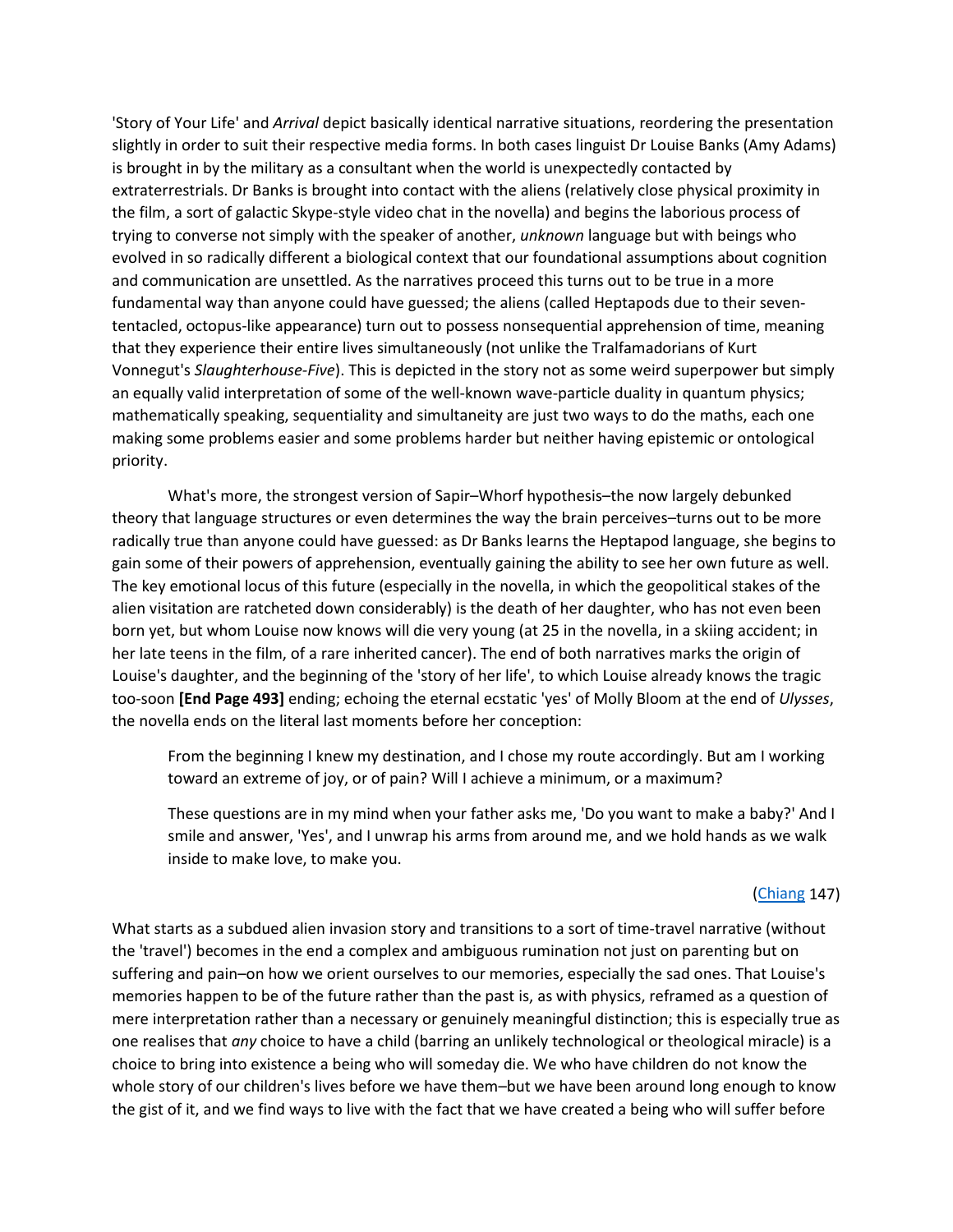they someday die, an event we know will happen but hope at least we ourselves will not be around to witness. Louise did not know all that much more than I did before I had my children, not *really*–just the specifics of the unhappy general facts I know too, but only vaguely, which we both are mostly able to put out of our minds altogether, most of the time.

The above summary of the two narratives, while accurate, is nonetheless somewhat misleading, as 'Story of Your Life' and *Arrival* present this set of circumstances in different ways and with different emphases. In 'Story of Your Life' we have Louise narrating to her daughter in a present tense ('Your father is about to ask me the question' [\(Chiang](http://muse.jhu.edu/article/705235#b1) 91)) that is quickly revealed to be something other than a standard narrative present; by the second paragraph Louise is already saying that 'when we move out you'll still be too young to remember the house'. By the end of *that* paragraph we have an initially cryptic moment of deferral: 'I'd love to tell you the story of this evening, the night you're conceived, but the right time to do that would be when you're ready to have children of your own, and we'll never get that chance' (91); by the next page, we have progressed far enough in the future that Louise and her husband have divorced and both re-partnered, and Louise has sold the second house 'shortly after your departure', allowing a careful reader to perhaps already guess that this is (at a minimum) a story about a separation Louise expects **[End Page 494]** will be permanent. In any event the secret is not kept for very long; four pages into the story Louise remembers the trip to the morgue where her daughter's body is being kept after the skiing accident. The twist of 'Story of Your Life', then, is not narrative but rather formal in nature: we discover that the present tense and jumbled presentation of these events is not a literary convention but a registration of the way Louise now actually perceives time, after her encounter with the Heptapods and her mastery of their language. What we learn, that is, is that Louise really is experiencing these chronologically distinct moments simultaneously, in a sort of eternal present; for better and worse, she no longer experiences time the way human beings do.

The film, while narratively similar, is quite different. To preserve the same mood of discovery the film chooses to show us the daughter's death in montage at the beginning, followed by the introduction of the alien plot; to the viewer who is not familiar with Chiang's story these events are carefully constructed to seem like Louise's past, not her future. That these flashes of memory are not simply painful reminders of a loss Louise has repressed but flashes of a future that is yet to come is only revealed, to the first-time viewer and non-reader, about two-thirds of the way through the movie, and framed as a major and shocking twist. Likewise, in accordance with a filmic logic of sequentiality over simultaneity–one image after another–the implication of the film version of this story seems to be that Louise is still experiencing her life in order even after coming to understand the Heptapods' way of thinking–just not in standard chronological order. She is able to remember events before they happen, and use that information to her advantage in the present–but there seems to be a progression of experiences, something more like the feeling of being 'unstuck in time' in *Slaughterhouse Five* than the more ethereal eternality of 'Story of Your Life'.

This shift produces in turn a genuine difference in interpretation of what the time travel 'means' within the narrative (one about which Chiang and Heisserer actually found themselves in disagreement): whether or not Louise has the ability to 'make choices' or to alter the future. The film strongly suggests she does: Louise not only leverages her knowledge of the future to solve crises in the present, but she and her husband split up after she reveals to him the truth about their daughter's future (whereas in the novella the people who learn to speak the Heptapods' language never discuss the future with anyone who is not similarly fluent). In the film, the Heptapods themselves have come to Earth to intervene in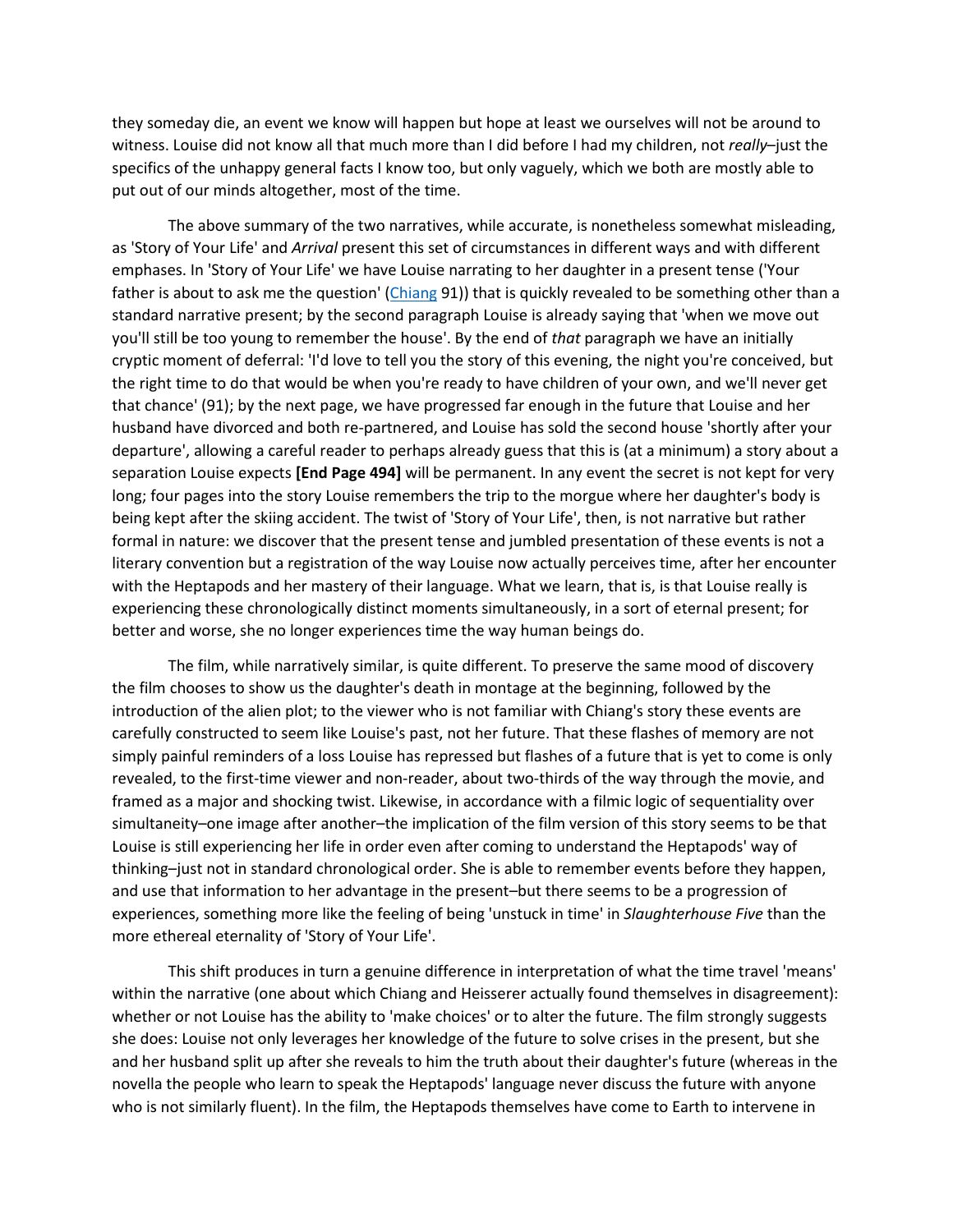their own past–they say they know that in 3,000 years the humans will help their society, and so they have come now to ensure humanity will survive to eventually reach that point–whereas in the novella their actions **[End Page 495]** and the reasoning between them are utterly mysterious and never explained at all. In the novella, Louise's only true 'choice' seems to be the way she orients her internal psychology to life events that are entirely inevitable and unalterable no matter what she does–whereas the film leaves much more room for ambiguity in terms of what Louise can do and might potentially change. This explains, I argue, the key shift in the daughter's cause of death; the movie version of Louise seems like she *could* prevent a skiing accident, so the daughter's death is shifted to an incurable genetic cancer that is inextricable from her existence as such (and thereby the brutal, cruel optimism of bringing a life into the world you know will someday die is excruciatingly heightened). In the novella there is no choice at all: that Louise's bittersweet melancholy comes precisely in being condemned to experience a life that includes both pain and joy, without having any agency as to the precise mixture. The philosophical implications of the story are thus in severe opposition in its two media forms, while superficially being quite similar on the level of plot; Chiang's original story remains in some sense unfilmed and perhaps unfilmable after all.

Other elements of the film remain similarly troubled to the admirer of the original story. While Adams's performance as Louise is quite impressive, the writing of the character is very odd and extremely opaque; we are introduced to her as if she is in mourning, having lost a teenage daughter, only to discover that the character is actually about 20 years younger than we had been led to believe and in fact has 'always' had the flat, disconnected affect we had first attributed to the severity of her grief. Similarly, the film relies implicitly on the notion that Amy Adams will never age, an intriguing deployment of the male gaze and the way Hollywood treats female bodies; one of the reasons the film cuts the Jeremy Renner 'husband' character from the scenes of the future, I suspect, is that we would not accept the visual assertion of a male character's agelessness in the same way. That is, men in Hollywood are allowed to age and grow old, while women simply disappear once they hit 37.

The film also breaks its own narrative logic twice, shattering the superficially impressive spell of its temporal play (especially on a re-watch). First, there is a long 'audiobook' time-skip in the middle of the film that is inexplicably narrated by the Jeremy Renner character, with no diegetic justification whatsoever. Second, and much worse, there is a surreal sequence late in the film in which Amy Adams is suddenly able to speak to the Heptapods telepathically, utterly breaking the linguistic conceit that powers both the film and the novella; at this time the Heptapods conveniently explain the plot of the movie to anyone in the audience who does not yet understand (the whole affair has the strong feel of being a reshoot made to assuage confused test audiences). **[End Page 496]** Ultimately, the film only achieves its bait-and-switch opening via a voiceover from Louise–'I used to think this was the beginning of your story. Memory is a strange thing. It doesn't work like I thought it did. We are so bound by time. By its order'–that actually makes no sense in the context of the larger film; by the time her daughter was born, she already had the Heptapod language and was already unstuck in time. She never had 'our' relationship–a human relationship–to parenting in the first place.

This is of course speculative, but I suspect the most successful aspect of *Arrival* is neither its internal narrative coherence nor its careful sciencefictional logic but rather the powerful affect it produces–a grim structure of feeling that was made all the more powerful by its initial moment of release, three days after the shock election of Donald Trump to the presidency of the United States. In the post-traumatic shock of that moment, as the musical *Hamilton* once put it, the death of America and